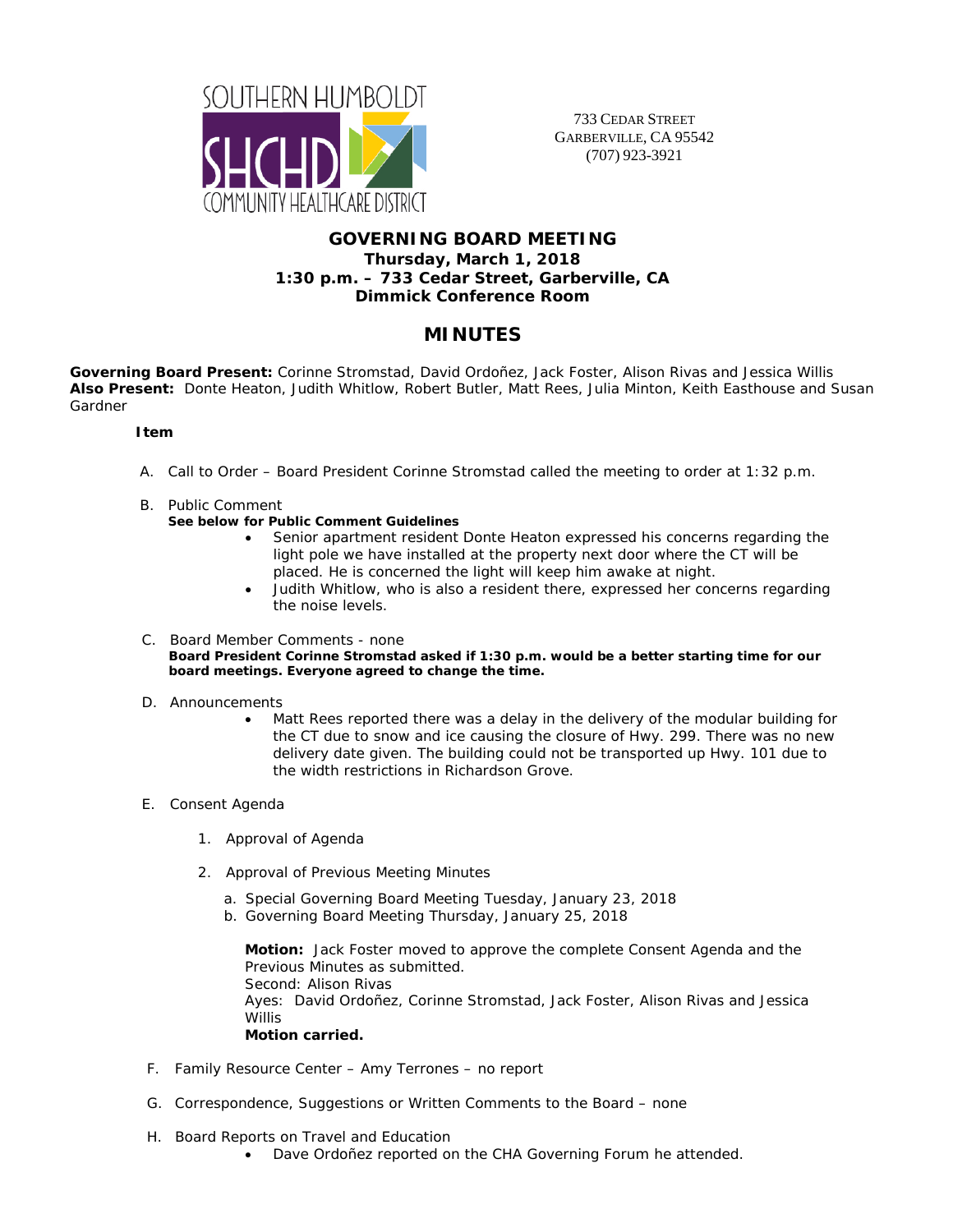### **Item**

- I. Foundation Report Corinne Stromstad
	- Corinne Stromstad reported that Carolyn Hino-Bourassa is the new Foundation Chair and Carol Ordoñez is the Foundation Secretary.
	- Matt Rees reported they are starting the capital campaign.
	- The Foundation bylaws state there will be a nine-member board. Currently there are five and in order to maintain that the bylaws will need to be amended.
	- There was discussion regarding whether the list of supporters should be called an advisory board or perhaps an advisory group.
	- David Ordoñez suggested the board request a more exact report in order for the board to make a decision.
	- Matt Rees said he thinks it is important to include the word board in the name for future requests during the capital campaign.
	- Alison Rivas stated it is important to have a productive board for the Foundation.
- J. Finance Report Corinne Stromstad, Paul Eves, and Matt Rees
	- The Finance Committee postponed their February meeting in order to work on the audits.
	- January and February financials will be presented at the next Finance Committee meeting on Tuesday, March 27 and then at the Governing Board meeting Thursday, April 5.
	- 2. CBO Update (November and December) Diane Meredith-Gordon (Delayed until March 27)
- K. Chief Nursing Officer's Report CNO Judy Gallagher no report
	- 1. Quality Assurance Performance Improvement Committee (QAPI) Kristen Rees
		- Kristen Rees presented a detailed written report regarding the patient and staff surveys.
- L. Correspondence, Suggestions or Written Comments to the Board none
- M. Administrator's Report Matt Rees, CEO
	- 1. Department Updates
		- Our new billing company, HRG, has completed their transition and statements should be going out soon.
		- A reference lab has submitted a proposal to put equipment in our lab to do testing from other facilities. Our attorney Colin Coffey is currently reviewing the contracts. This would mean we could possibly do more of our lab tests in house, although most of these would be the less common specialty tests.
		- Outreach Coordinator Julia Minton is finishing up phoning voters.
		- She is working on a Leprechaun hunt and Easter Egg Hunt, which the hospital is sponsoring and will be held at the Community Park.
		- The Health Fair will be held on Friday, May 4 in the Town Square in Garberville. We are working with Redwoods Rural Health Center and other providers to participate.
		- Matt and Julia will be doing a KMUD talk show.
		- FNP Sarah Beach is on a waiting list to take the DOT certification exam. There is a very long waiting list, as the state is way behind.
		- Materials manager Jennifer Gutierrez is working on the 340B program. Cloney's Pharmacy will be delivering to us two times a week starting next week. This will mean our patients can have their prescriptions delivered here and can pick them up at the clinic if they choose not to use Keith's Pharmacy.
		- The new Skilled Nursing Facility Director, Cheryl Wik, started this week.
		- Matt Rees and Kent Scown met with the Humboldt Area Foundation to discuss the availability of possible grants for the District.
- N. Old Business none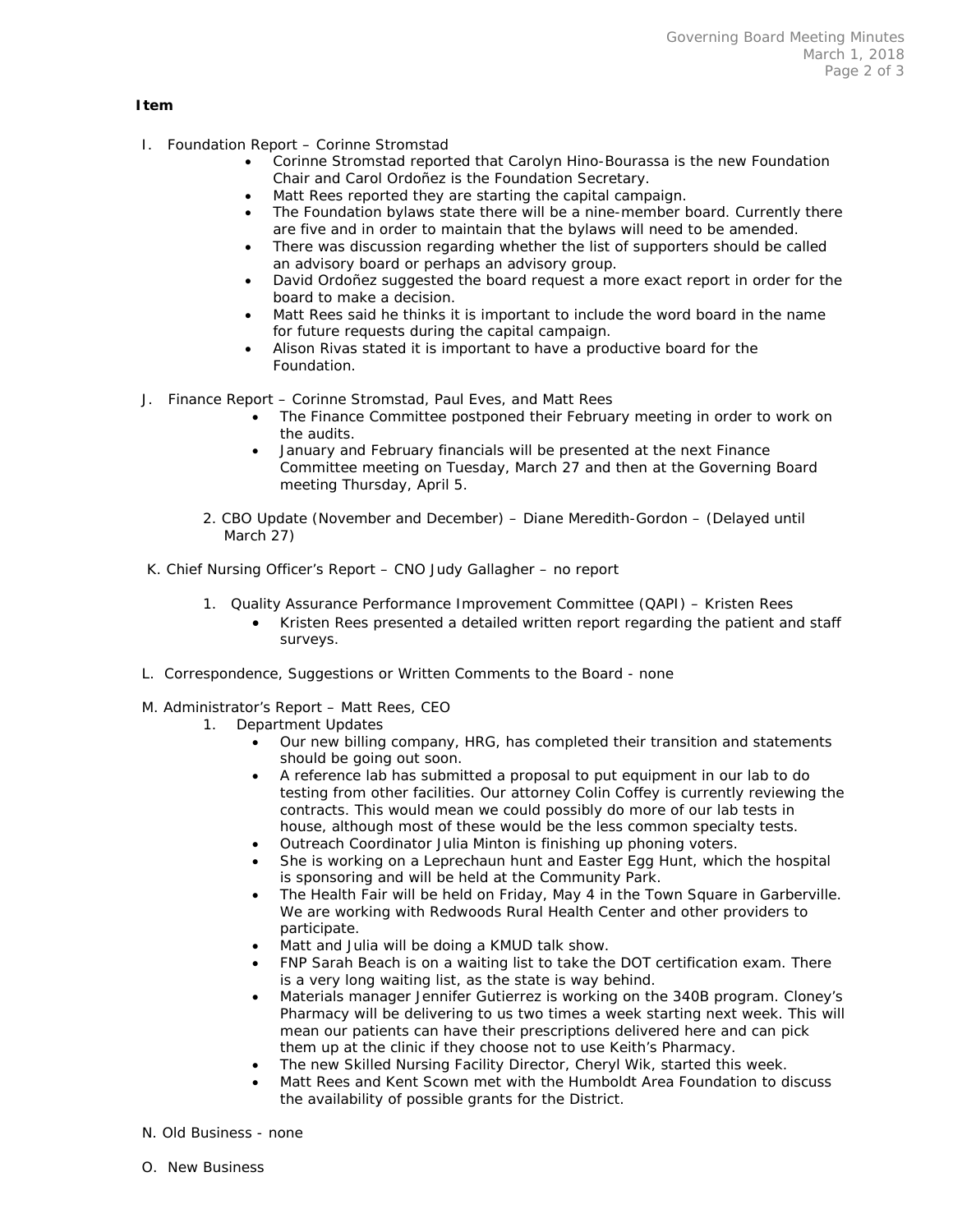#### **Item**

1. Approval of **Resolution 18:03** Policy and Procedures - CAH Packet "A"

**Motion:** Jack Foster moved to approve Resolution 18:03 Policy and Procedures **Second:** Jessica Willis Ayes: David Ordoñez, Corinne Stromstad, Jack Foster, Alison Rivas and Jessica Willis  **Motion carried by roll call**

2. Approval of **Resolution 18:04** Parcel Tax Initiative for June 5, 2018 election

**Motion:** Jack Foster moved to approve Resolution 18:04 the Parcel Tax Initiative for the June 5, 2018 election **Second:** Jessica Willis Ayes: David Ordoñez, Corinne Stromstad, Jack Foster, Alison Rivas and Jessica Willis  **Motion carried by roll call**

- 3. Discussion of SB562 Kathryn Donahue Not in attendance
- P. Next Meeting Thursday, April 5, 2018 at 1:30 p.m.
	- Meeting date changed due to availability of personnel
- Q. Meeting Evaluation
	- The board thanked Donte Heaton, Judith Whitlow and Robert Butler for attending and encouraged them to come back.
- R. Parking Lot Items none
- S. Adjourned to Closed Session at 2:35 p.m.
- T. Closed Session
	- 1. Approval of Previous Closed Session Minutes
		- Closed Session Governing Board Meeting January 25, 2018
	- 2. Quality/Risk Management Report [H&S Code § 32155 –Judy Gallagher, CNO
	- 3. Medical Staff Appointments/Appointments [Gov. Code § 54957

#### Approval of **Resolution 18:05**

a. Joseph E.C. Rogers, MD – Locum Tenens – Emergency Department - 03/01/18 - 02/29/20

- 1. Confidential Correspondence to the Board
	- Letter from former employee regarding Cobra payments
- 2. Conference with Legal Counsel-Plaintiff's Application for Late Claim Relief Pursuant to Gov. Code § 911.4]. Case No. 16CV294652, Superior Court of the State of California, County of Humboldt
- 3. Personnel matter CEO evaluation pursuant to Government Code § 54957 • Renewal of contract
- U. Adjourn at 4:15 p.m.